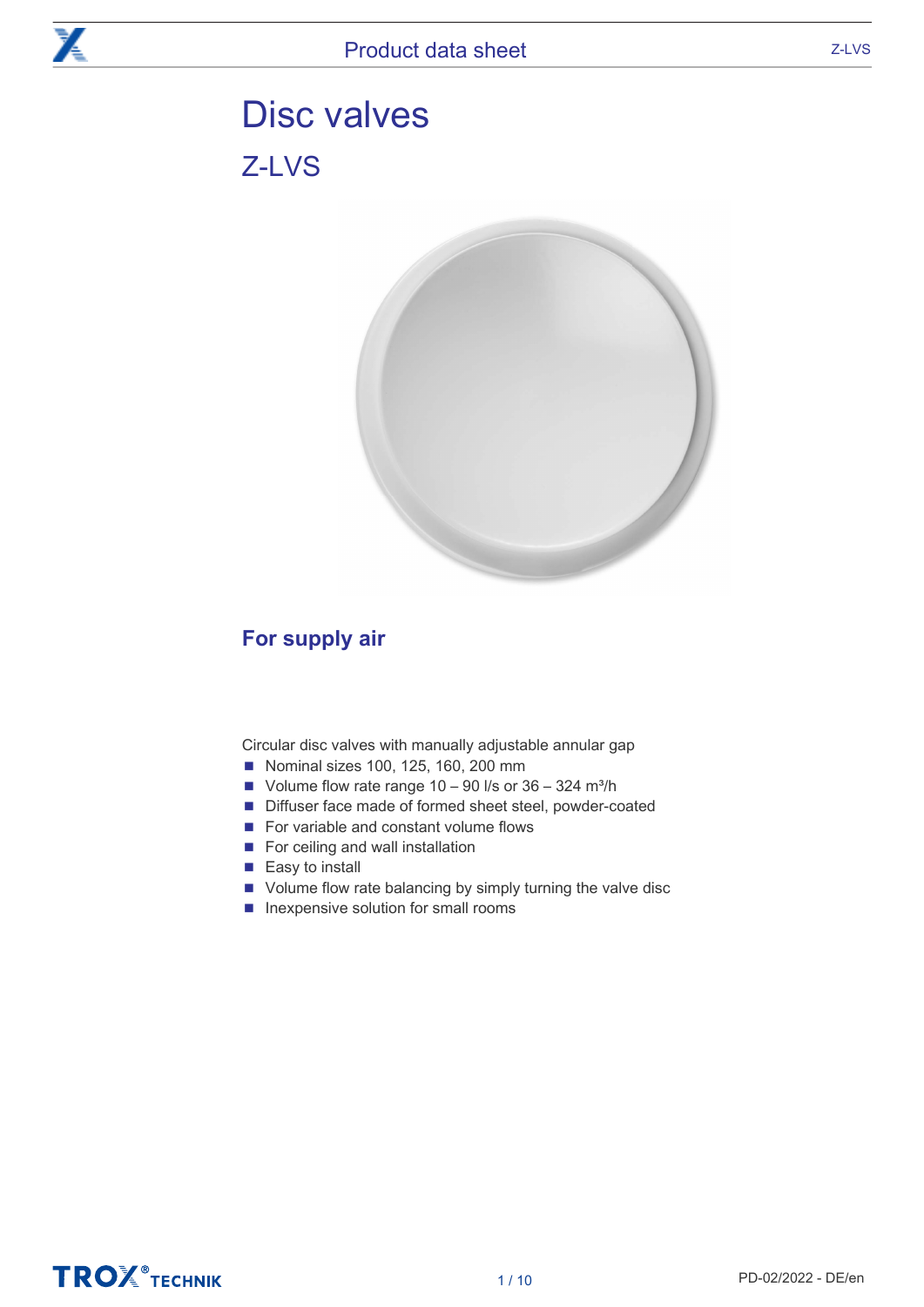

# **Product data sheet** <br> **Product data sheet**  $\sum_{i=1}^{n}$  Z-LVS

- Order code 7 Dimensions 8 Product details 9
	- Nomenclature 10
- General information 2 Function 3 Technical data 5 Quick sizing 5 Specification text 6

# General information

### Application

- Disc valves are used as supply air devices in small rooms
- Horizontal radial supply air discharge
- For variable and constant volume flows
- For room heights up to 4 m (lower edge of suspended ceiling)
- For walls and suspended ceilings

### Special features

- Continuous volume flow rate balancing by turning the valve disc
- Easy to install

### Nominal sizes

▪ 100, 125, 160, 200

### Parts and characteristics

- Valve disc with threaded spindle and lock nut
- Valve casing including cross bar with orifice for the threaded spindle
- Installation subframe that accommodates the disc valve

#### Materials and surfaces

- Valve casing and valve disc made of sheet steel
- Installation subframe, threaded spindle and lock nut made of galvanised steel
- Foam seal
- Valve casing and valve disc powder-coated, similar to RAL 9010

### Standards and guidelines

▪ Sound power level of the air-regenerated noise measured according to EN ISO 5135

#### **Maintenance**

- Low maintenance as construction and materials are not subject to wear
- Inspection and cleaning to VDI 6022

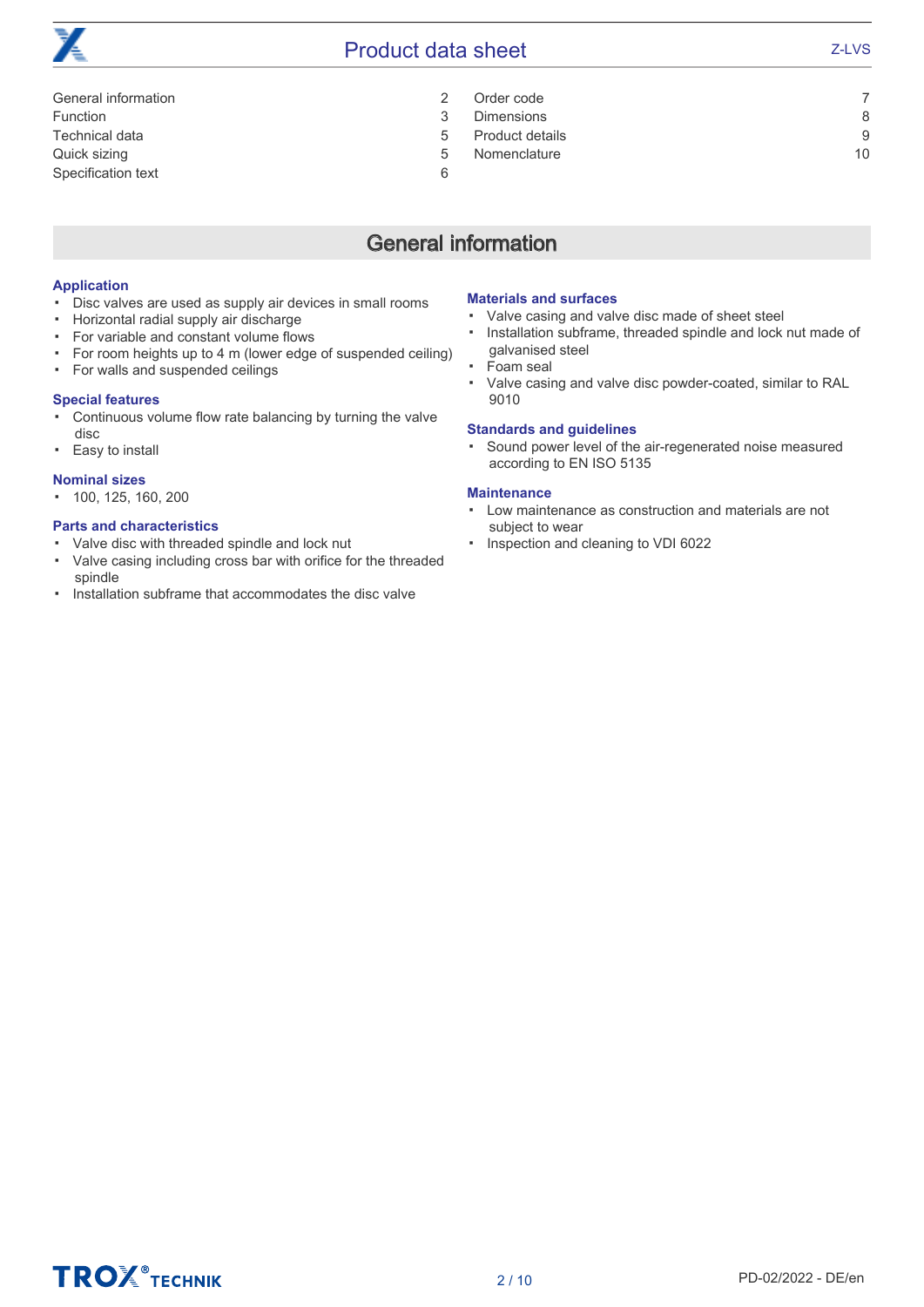

# **Function**

Supply air valves direct the air from air conditioning systems into ventilation, creating only very little turbulence in the occupied the room. The resulting airflow induces high levels of room air, thereby rapidly reducing the airflow velocity and the temperature difference between supply air and room air. The result is a mixed facilitates volume flow rate balancing for commissioning. flow ventilation in comfort zones, with good overall room

zone. Type Z-LVS disc valves have a valve disc that can be turned. Horizontal air discharge is radial. This valve disc

### Schematic illustration



① Valve disc

② Valve casing

③ Cross bar

④ Threaded spindle with lock nut

### Horizontal air discharge

|--|

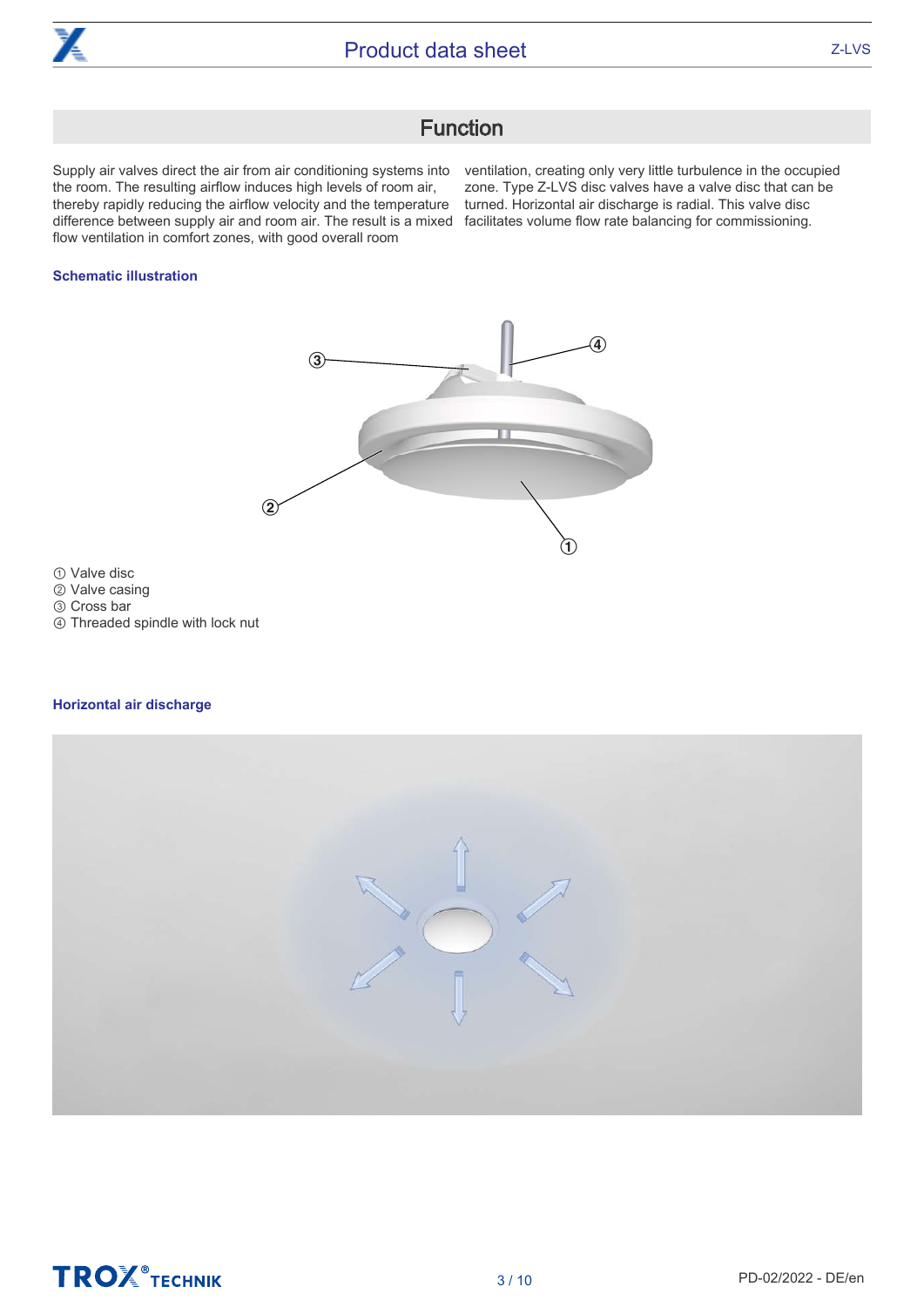

# Technical data

| Nominal sizes            | 100, 125, 160, 200 mm                          |
|--------------------------|------------------------------------------------|
| Minimum volume flow rate | $10 - 30$ I/s from 36 - 108 m <sup>3</sup> /h  |
| Maximum volume flow rate | $125 - 90$ I/s from 90 - 324 m <sup>3</sup> /h |

# Quick sizing

Quick sizing tables provide a good overview of the volume flow rates and corresponding sound power levels and differential pressures.

# Z-LVS/100, Z-LVS/125, sound power level and total differential pressure

|           |                      |                           |                  | Airway width = $12 \text{ mm}$ |                  | Airway width = $10 \text{ mm}$ |                  | Airway width = $8 \text{ mm}$ |
|-----------|----------------------|---------------------------|------------------|--------------------------------|------------------|--------------------------------|------------------|-------------------------------|
| <b>NS</b> | $q_v$ [ $\sqrt{s}$ ] | $q_v$ [m <sup>3</sup> /h] | $\Delta pt$ [Pa] | $LWA$ $[dB(A)]$                | $\Delta pt$ [Pa] | $LWA$ [dB(A)]                  | $\Delta pt$ [Pa] | $LWA$ $[dB(A)]$               |
| 100       | 10                   | 36                        | 9                | < 15                           | 11               | < 15                           | 14               | < 15                          |
| 100       | 15                   | 54                        | 20               | 23                             | 24               | 24                             | 32               | 27                            |
| 100       | 20 <sub>1</sub>      | 72                        | 35               | 31                             | 42               | 33                             | 57               | 36                            |
| 100       | 25                   | 90                        | 54               | 38                             | 66               | 40                             | 89               | 43                            |
| 125       | 10                   | 36                        | 5                | < 15                           |                  | < 15                           | 11               | $<$ 15                        |
| 125       | 15                   | 54                        | 10               | < 15                           | 15               | < 15                           | 24               | 17                            |
| 125       | 20                   | 72                        | 18               | 17                             | 27               | 21                             | 43               | 26                            |
| 125       | 25                   | 90                        | 28               | 23                             | 43               | 28                             | 67               | 33                            |

# Z-LVS/160, Z-LVS/200, sound power level and total differential pressure

|           |                 |                           |                  | Airway width $= 20$ mm |                  | Airway width = $15 \text{ mm}$ |                  | Airway width = $10 \text{ mm}$ |
|-----------|-----------------|---------------------------|------------------|------------------------|------------------|--------------------------------|------------------|--------------------------------|
| <b>NS</b> | $q_v$ [ $ $ /s] | $q_v$ [m <sup>3</sup> /h] | $\Delta$ pt [Pa] | $LWA$ [dB(A)]          | $\Delta pt$ [Pa] | $LWA$ $[dB(A)]$                | $\Delta pt$ [Pa] | $LWA$ $[dB(A)]$                |
| 160       | 20              | 72                        | 5                | < 15                   | 8                | < 15                           | 22               | 19                             |
| 160       | 30              | 108                       | 11               | < 15                   | 19               | 21                             | 49               | 32                             |
| 160       | 40              | 144                       | 20               | 24                     | 34               | 30                             | 87               | 42                             |
| 160       | 50              | 180                       | 31               | 31                     | 53               | 38                             | 135              | 49                             |
| 200       | 30              | 108                       | 4                | < 15                   | 8                | < 15                           | 14 <sub>1</sub>  | < 15                           |
| 200       | 50              | 180                       | 12               | < 15                   | 21               | 19                             | 40               | 26                             |
| 200       | 70              | 252                       | 24               | 25                     | 41               | 30                             | 78               | 36                             |
| 200       | 90              | 324                       | 40               | 33                     | 68               | 38                             | 129              | 44                             |

#### Sizing example Given data

 $q_v = 20$  l/s (72 m<sup>3</sup>/h) Supply air valve Maximum sound power level 32 dB(A)

# Quick Sizing

Type Z-LVS Selectable nominal sizes: 100, 125, 160 Selected: Z-LVS/125

# **TROX** TECHNIK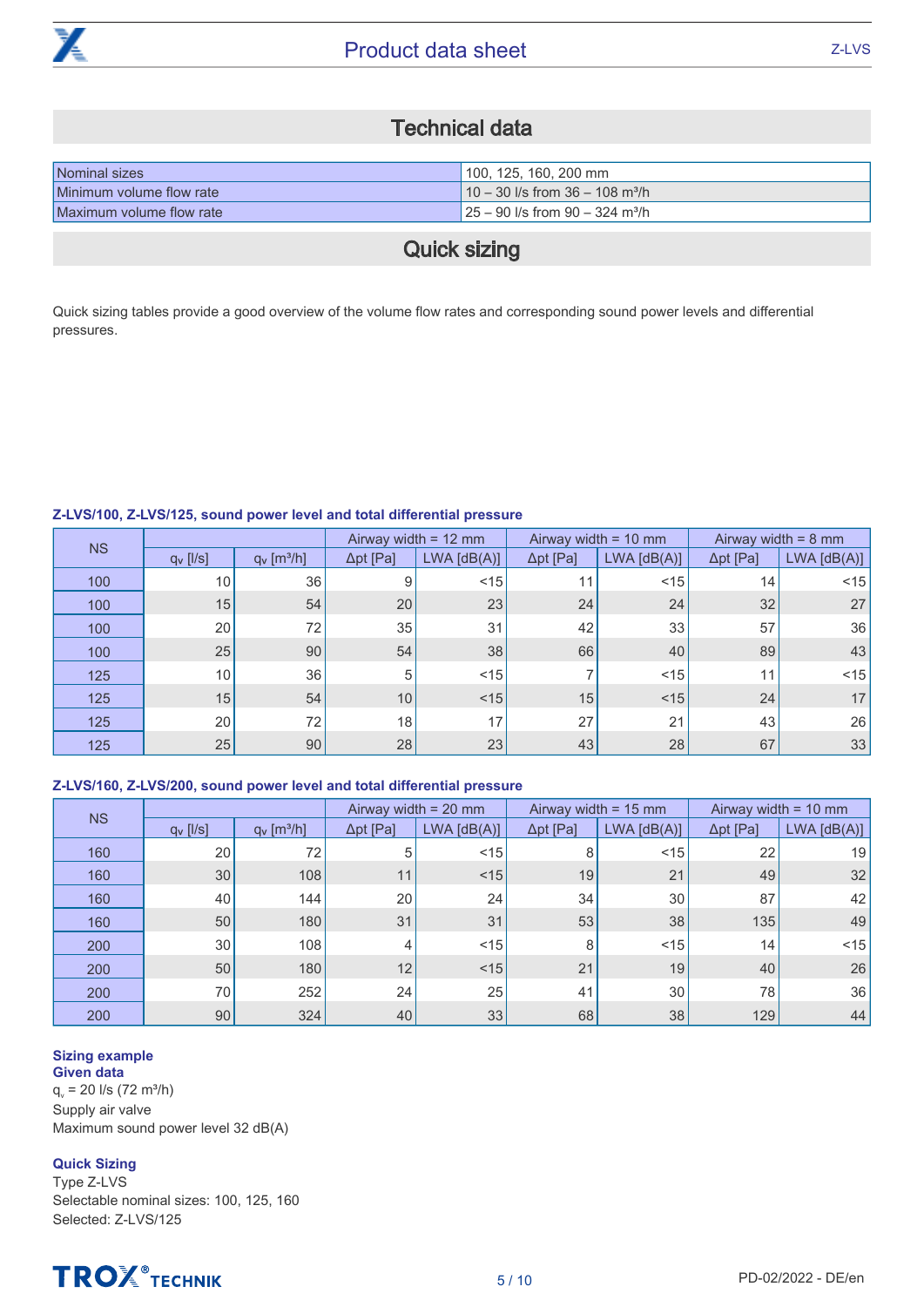

# Specification text

This specification text describes the general characteristics of the product. Texts for variants can be generated with our Easy Product Finder design program.

### Specification text

Circular disc valves as supply air devices, preferably for small rooms. For installation into walls and suspended ceilings.

Ready-to-install component which consists of a valve casing with cross bar, a valve disc with threaded spindle, and an installation subframe.

The valve disc can be turned for volume flow rate balancing. The valve setting can be fixed with a lock nut.

Spigot suitable for ducts to EN 1506 or EN 13180.

Sound power level of the air-regenerated noise measured according to EN ISO 5135.

### Special features

- Continuous volume flow rate balancing by turning the valve disc
- Easy to install

# Materials and surfaces

- Valve casing and valve disc made of sheet steel
- Installation subframe, threaded spindle and lock nut made of galvanised steel
- Foam seal
- Valve casing and valve disc powder-coated, similar to RAL 9010

# Technical data

- Nominal sizes: 100, 125, 160, 200 mm
- **•** Minimum volume flow rate:  $10 30$  I/s or  $36 108$  m<sup>3</sup>/h
- Maximum volume flow rate: 25 to 90 l/s or 90 to 324 m<sup>3</sup>/h

# Sizing data

• Volume flow rate  $q_v$  [m<sup>3</sup>/h] (information required for sizing)

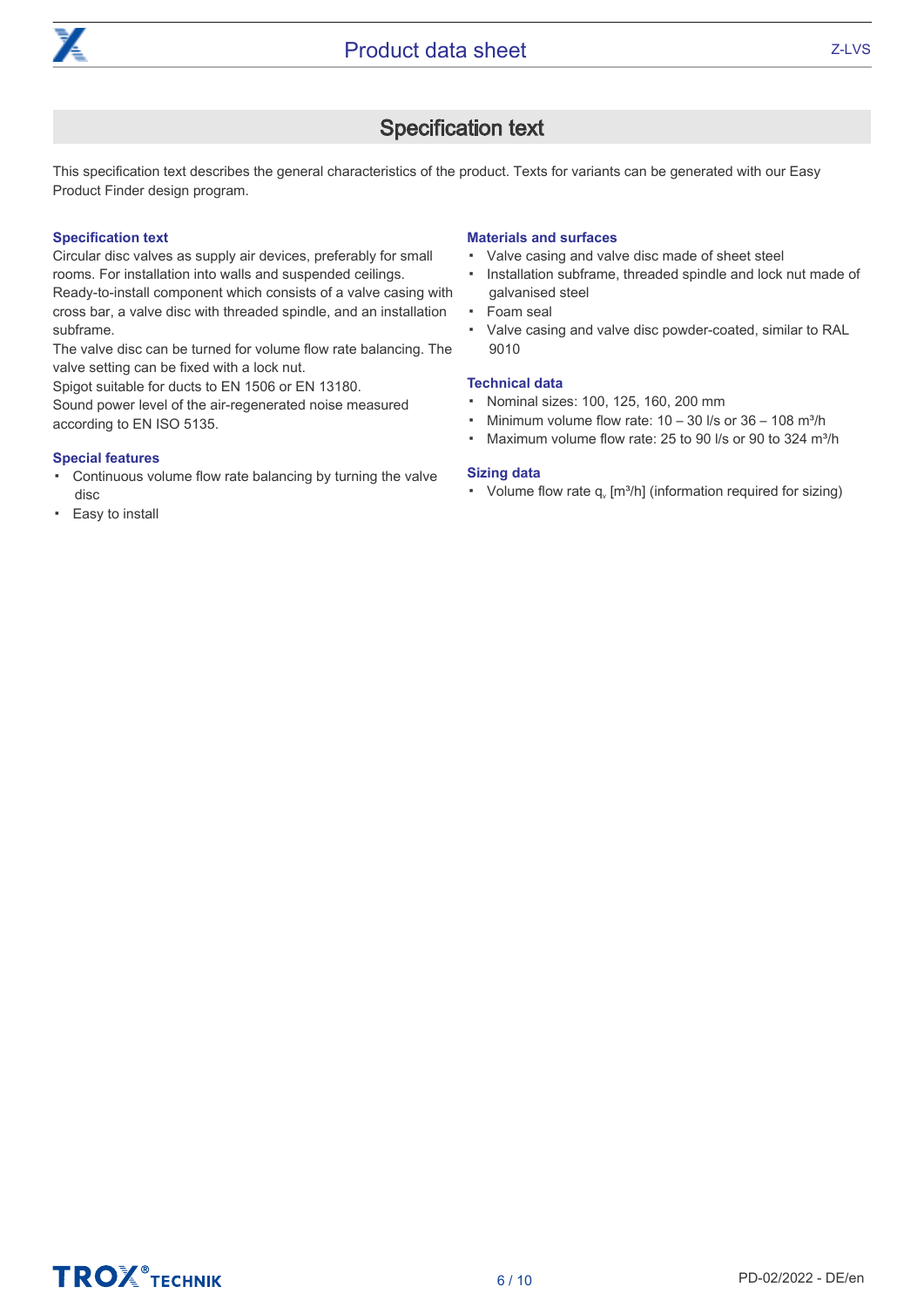

| <b>Order code</b> |  |
|-------------------|--|
|-------------------|--|

Z-LVS / 160<br> $\begin{array}{cc} 1 & 1 \\ 1 & 2 \end{array}$ | | 1 2

**1 Type Z-LVS** Disc valve

**2 Nominal size [mm]** 100, 125, 160, 200

Order example: Z-LVS/160 nominal size **160** 

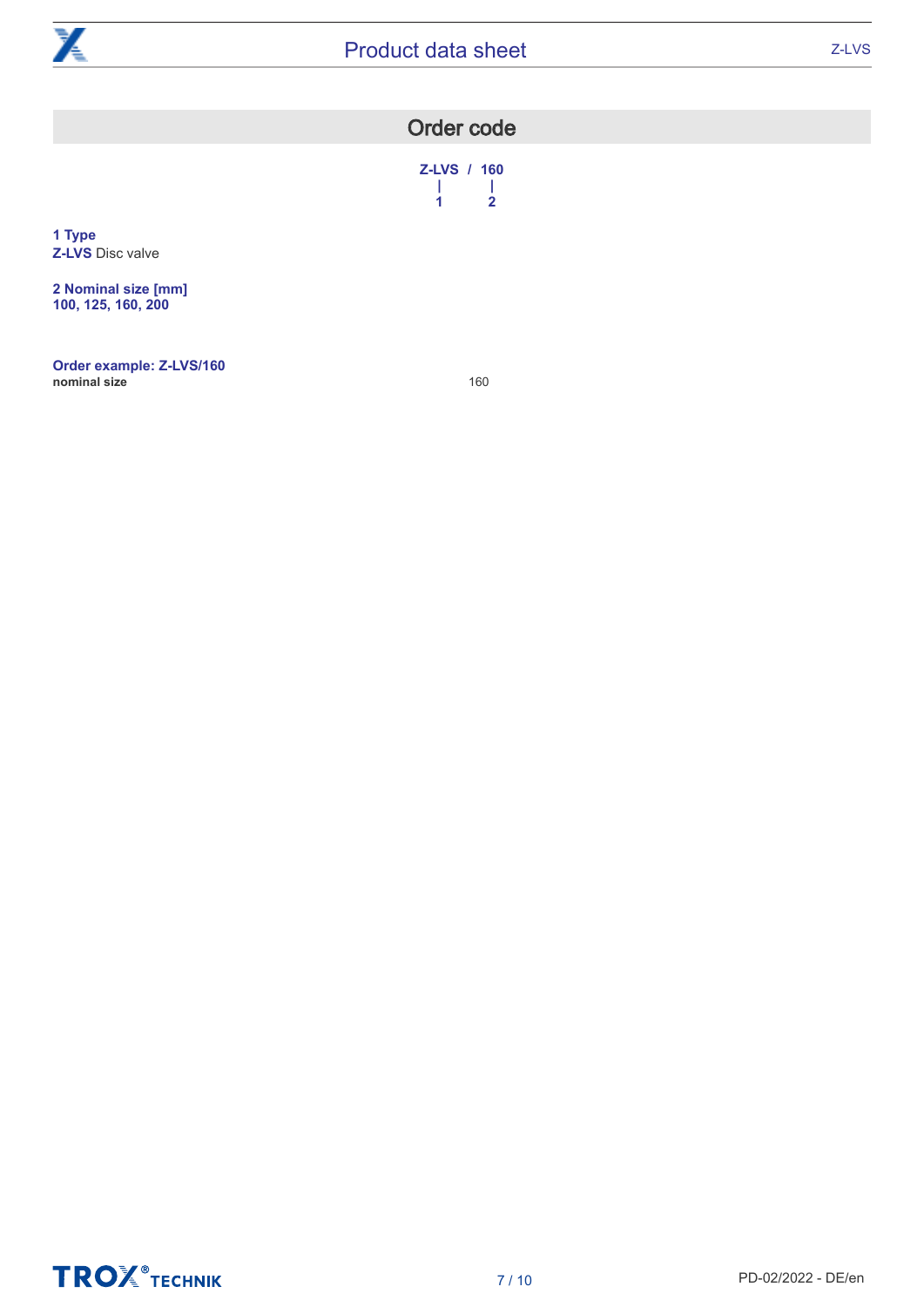

 $\mathcal{B}$ 

<u> Lշ | \_ L</u>յ  $L_4$ 

 $OD<sub>1</sub>$ 

# **Dimensions**

Z-LVS

Installation subframe for LVS and Z-LVS



|           | $ØD_1$ | L1      | $L_{2}$ | $L_4$ | ØD  | ØD <sub>2</sub> | $ØD_3$ | m    |
|-----------|--------|---------|---------|-------|-----|-----------------|--------|------|
| <b>NS</b> | mm     | mm      | mm      | mm    | mm  | mm              | mm     | kc   |
| 100       | 132    | $\circ$ | 50      | 32    | 99  | 122             | 114    | 0.23 |
| 125       | 162    | 9       | 50      | 38    | 124 | 148             | 140    | 0.32 |
| 160       | 192    | 10      | 50      | 43    | 159 | 184             | 176    | 0.5  |
| 200       | 245    |         | 50      | 52    | 199 | 225             | 217    | 0.67 |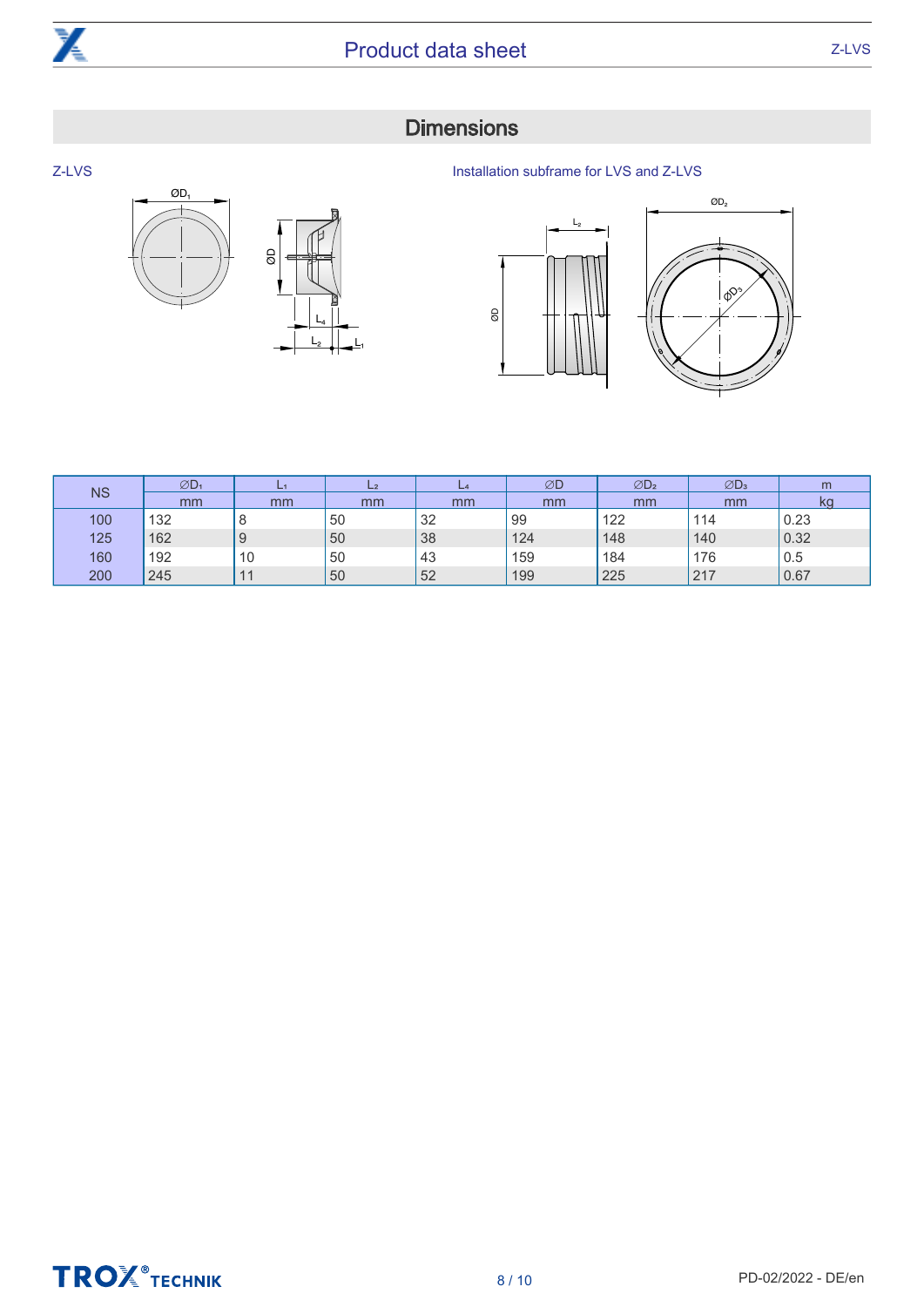

# Product details

### Installation and commissioning

▪ Installation flush with the wall or ceiling

▪ Perform volume flow rate balancing by turning the valve disc, then tighten the lock nut to fix the valve disc in the required position These are only schematic diagrams to illustrate installation details.

Installation flush with the wall or ceiling, with installation subframe



### Installation opening

|           | Ød  |
|-----------|-----|
| <b>NS</b> | mm  |
| 100       | 104 |
| 125       | 129 |
| 160       | 164 |
| 200       | 204 |

#### Setting range



Nominal size 100: max = 12 mm Nominal size 125: max = 15 mm Nominal size 160, 200: max = 20 mm